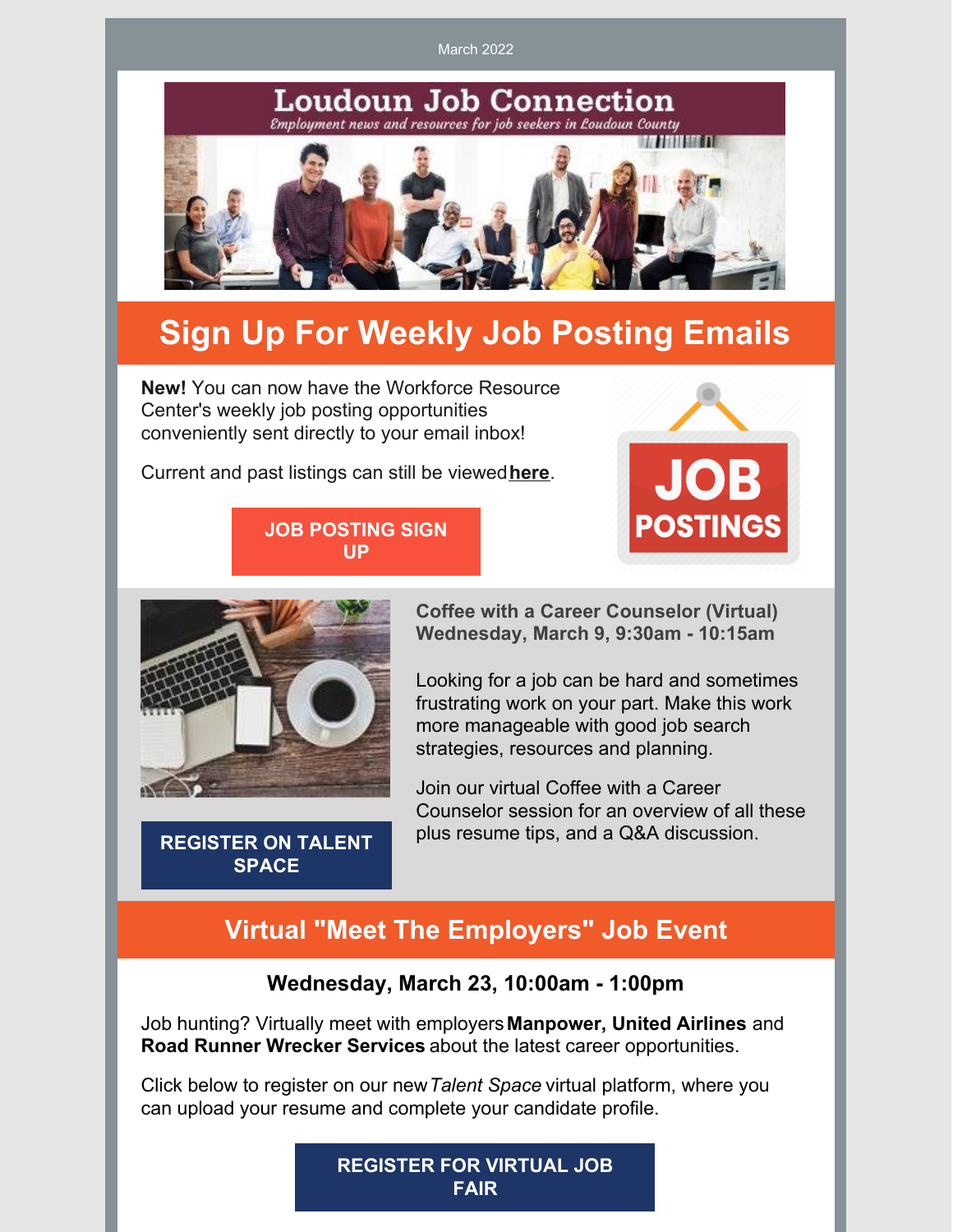## **WORK FROM HOME OPPORTUNITIES**



## **Contact Center Support Representative**

Chief Technologies, LLC is hiring for full time Tier 1 Contact Center Support Representatives. Responsibilities include fielding calls from individuals applying for

U.S. citizenship, collecting information and providing status updates on their application.

This is a work from home remote position. Successful candidates are provided a laptop, monitor, software and paid training is included. Stable internet connection is required. Click [here](https://www.chieftech.com/contactcenter) to apply.

### **Senior Accountant**

Yield Bookeeping Services, based in Leesburg is hiring a Senior Accountant to manage multiple client-based books in different industries. This is a remote work opportunity. Five plus years of accounting/bookkeeping and QuickBokks Online experience a MUST. Email your cover letter and resume to [j.carey@yieldbookkeeping.com](mailto:j.carey@yieldbookkeeping.com)

# **Practical Nursing Career Pathway**



### **Looking for a career in healthcare?**

Train to be a Licensed Practical Nurse (LPN). Loudoun County Public Schools Adult Education offers a 2-year Practical Nursing program. Registration ends on April 13th.

*This program is approved by the Virginia Board of Nursing.*

#### **CLICK FOR [PROGRAM](http://www.lcps.org/adulted) INFO**

## **Workforce Innovation & Opportunity Act (WIOA) Information Sessions**

**\***Are you unemployed and struggling to find employment? **\***Were you laid off from your last job? **\***Are you looking to upgrade your skills to gain employment? **\***Do you want to increase your income?

If you answered "yes," we can help! Join us for a virtual information session to learn more about the Workforce Innovation and Opportunity Act (WIOA) program and the employment and training services available to you.

**WIOA Information Session [Registration](https://vccs.zoom.us/meeting/register/tZwodumpqjkrG9UgOvHewkw5vd5RuDV6frVO) Fridays 10am - 11am**

**WIOA Information Session [Registration](https://vccs.zoom.us/meeting/register/tZErfu2trzIoH9CIn9R6G-9nBavw3Xt7Tmj2) Fridays 2pm to 3pm**

# **SIGN UP: Receive Job [Postings](https://lp.constantcontactpages.com/su/aVHVf0L?source_id=46d01607-4873-4abc-a7f3-3253a41a3aac&source_type=em&c=) via Email**